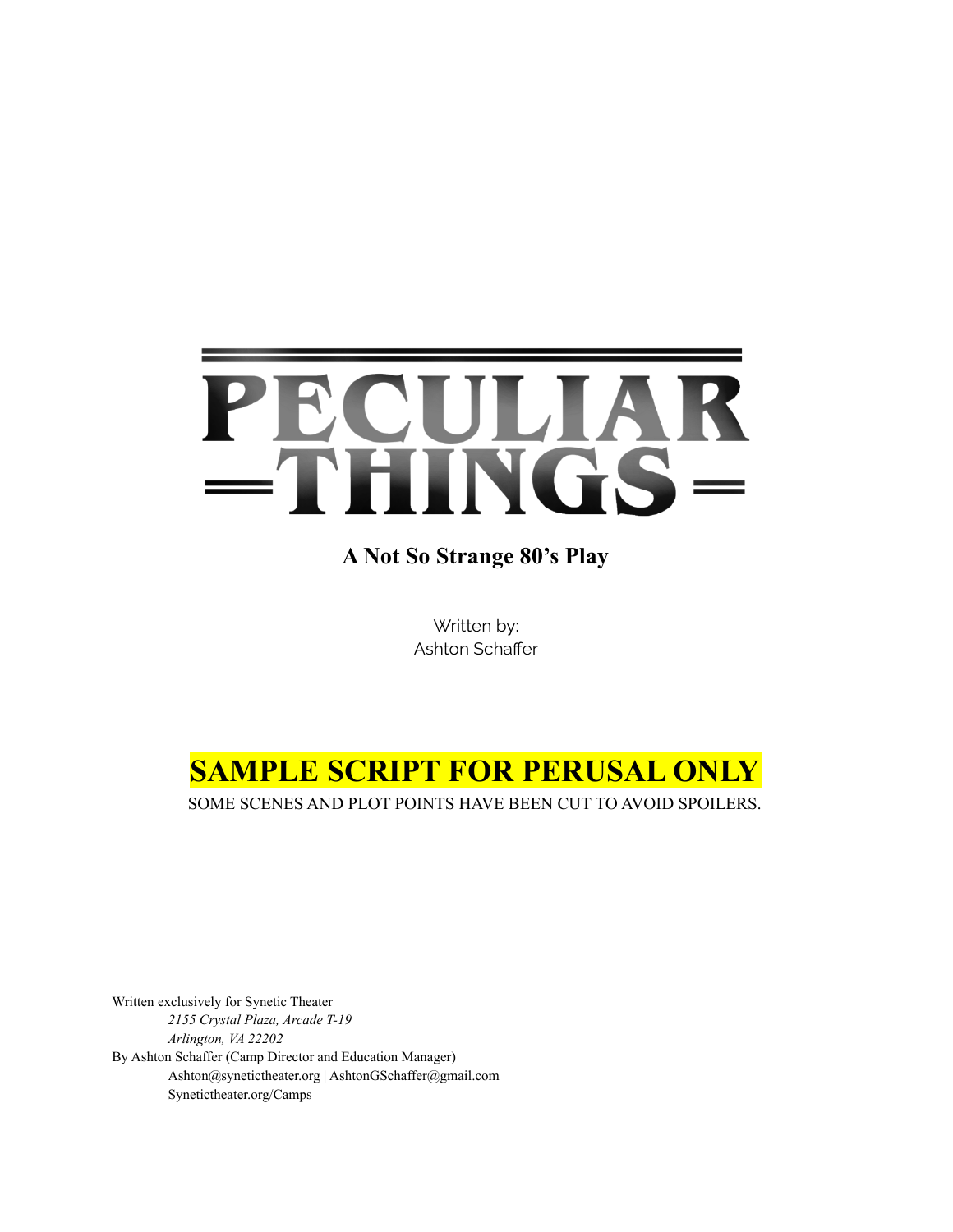Time: Now, or a not so distant future Location: Kingston Vally, Maine

**Characters** 

#### **THE WALKMAN WARRIORS**

*A group of semi-fearless teens just trying to make it society.* JUSTIN - The nerd of the group. MIC - Self proclaimed leader of the group. Big gamer WILLIAM - Youngest of the group. Not easily scared CASEY - True brains of the group, quick with technology JAY - Skeptic. Doesn't believe in the supernatural

#### **THE FEATHERS**

*Popular group of Kingston Valley. They are modeled after the movie Heathers.* JULES - Wears red. Very snobby - thinks they're better than everyone KIT - Wears green LINDSAY - Wears yellow. The nicest of the three

#### **RADICAL RUCKUS**

*The 'adults' of our world.*

OLLIE / 014 - A clumsy worker at the Plant Emporium. Revealed to have supernatural powers MX. LIVERWORT - The sleazy owner of Liverwort Plant Emporium. Always looking for a quick buck DR. MORGAN BENT - Owner and lead scientist at the Kingston Valley Laboratory DOC GRAY - The wacky science teacher of Kingston Vally

#### **UNDERGROUNDIANS**

**SAMPLE Scrib Procedure Scrib Scrib Scrib Scrib Scrib Scrib Scrib Scrib Scrib Scrib Scrib Scrib Scrib Scrib Scrib Scrib Scrib Scrib Scrib Scrib Scrib Scrib Scrib Scrib Scrib Scrib Scrib Scrib Scrib Scrib Scrib Scrib Scrib** GOBO - Can always be seen wearing a purple cardigan. Loves to explore and look for adventure. MOKEY - Almost a hippy. A dreamer. The "leader" of the group, cares for everyone. BOOMER - Does not like fun, often pessimistic. Easily frightened. Gets annoyed by RED. WEMBLEY - Enjoys a good banana! Energetic but also insecure. Agrees with everyone, hates conflict. RED - Full of energy and very athletic.

UNCLE MATT - An old explorer. Has explored far beyond the Underground, and lived to tell the tale.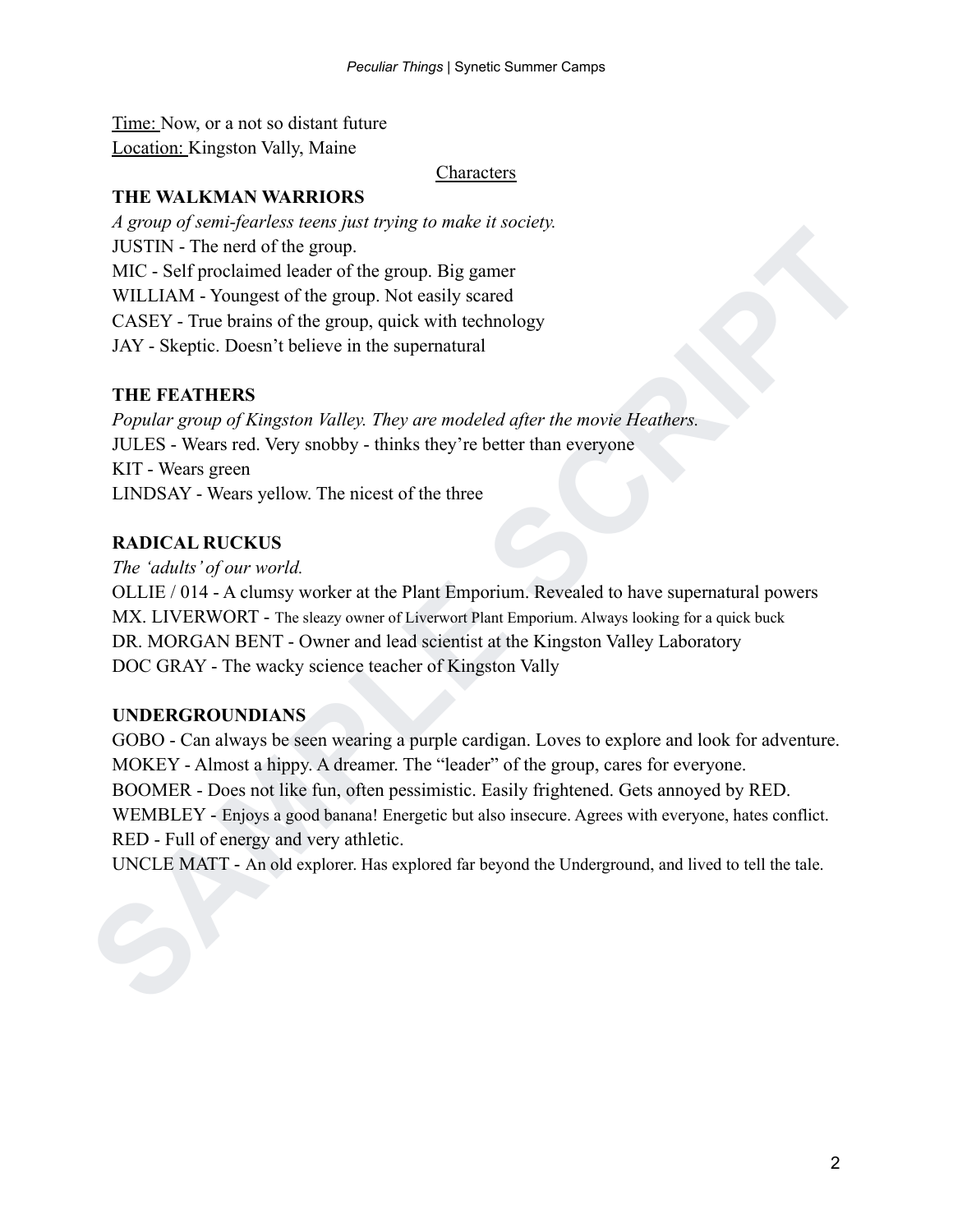#### **SCENE 1 .**

*A school classroom. A table sits at Center. It is dimly lit. On the table there is a board game - Dragons & Doorknobs, the most popular role-playing game around. Huddled around the table in various medieval costumes are THE WALKMAN WARRIORS, a group of friends that are inseparable. JUSTIN is in the middle of a roll as the lights come up.*

#### **JUSTIN**

Boom! Rolled a twelve! I'm gonna use my magic blaster to destroy your legion of DragonKittens!

*MIC groans as some of his game pieces are wiped off the board.*

#### **CASEY**

Justin, that's like the fifth twelve you've rolled. Think you can let the rest of us play now?

#### **JAY**

*Pretending to be asleep*

What?! Did someone say something?! I was over here growing a beard waiting for my turn!

#### **WILLIAM**

Come on guys, let Justin play. Rules are rules.

#### **JUSTIN**

And rules say that I get to roll again!

*More groans from the group as JUSTIN grabs the dice and rolls again. This time, the dice roll off the table and onto the floor. MIC walks over to retrieve them.*

#### **MIC**

Are you kidding!? TWELVES AGAIN!

#### **JUSTIN**

**SAMPLE SCRIPT** *Getting nervous but trying to keep cool* Well ya know, some people just have all the luck. *(Goes over and tries to grab the dice).* I'm going to use my magic blaster and take your -

#### **MIC**

Wait a minute! *(Examines the dice)* These dice are loaded!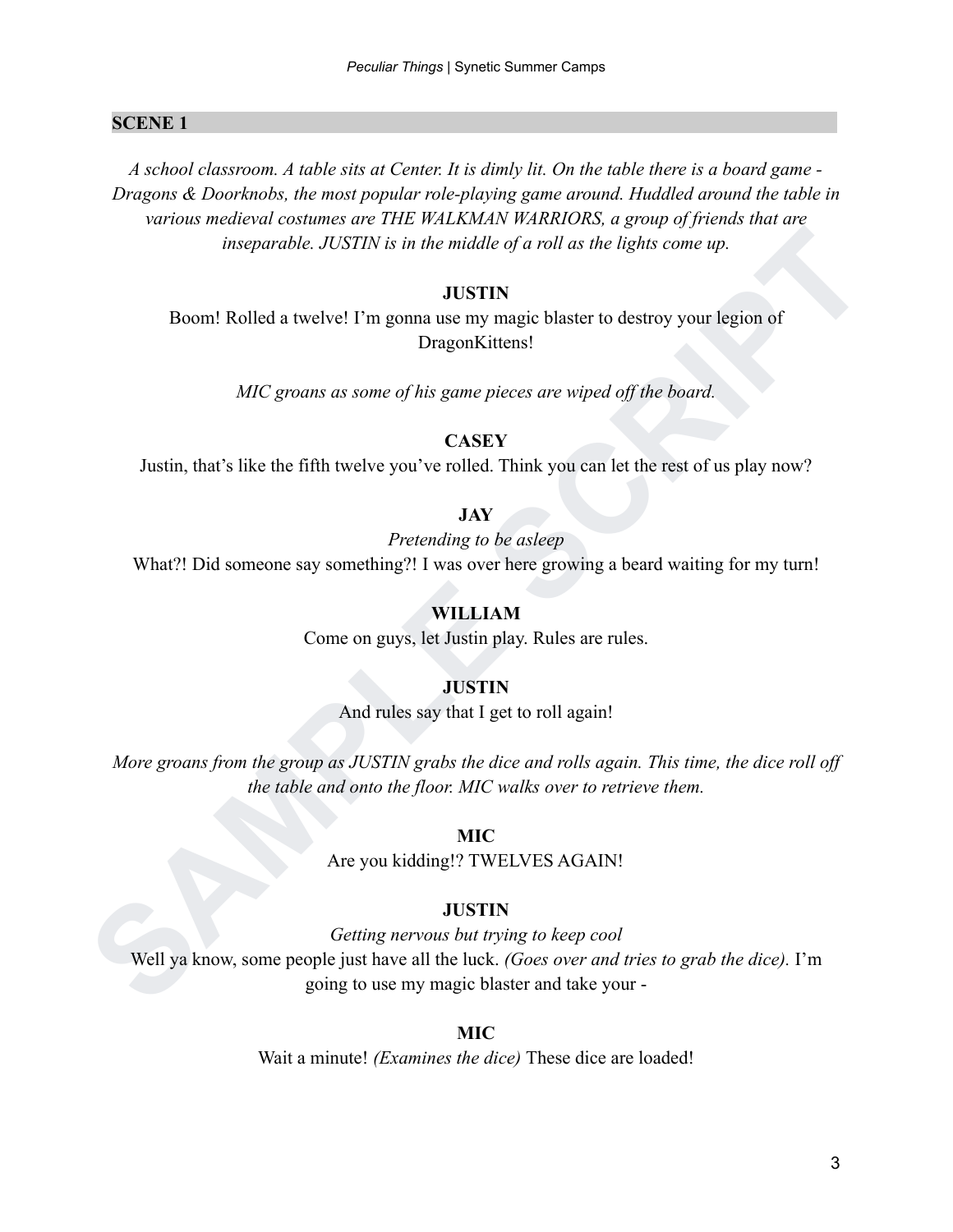#### **CASEY**

#### Loaded dice? Let me see!

*MIC tosses the dice to CASEY who inspects them and rolls them.*

#### **JAY**

*Leaning over CASEY'S shoulder.* Twelves. Let me try.

*JAY rolls.*

#### **CASEY**

#### Twelves again.

*They all glare at JUSTIN who is slowly backing away.*

**JUSTIN**

Hey! Listen, we all gotta have some advantage.

#### **MIC**

*Grabbing the rule book* Uh-huh. Well guess what? Advantage OVER!

*DOC GRAY enters. They have a plate of cubed cheese.*

#### **DOC GRAY**

**SAMPLE Schoolder:**<br>
Twelves. Let me try.<br>
They all glare at JUSTIN who is slowly backing away.<br>
They all glare at JUSTIN who is slowly backing away.<br> **SAMPLE SCRIPT SCRIPT SCRIPT SCRIPT**<br> **SAMPLE SCRIPT SCRIPT SCRIPT SCRI** Would anyone like some cheese? I found this in the teachers lounge. How's Dragons and Doorknobs going? Did we make any progress in the last….three hours…

#### **CASEY**

Not really. But we did figure out that Justin was cheating!

#### **DOC GRAY**

Cheating! Not in my classroom you don't.

#### **JAY**

We were just about to dish out the punishment.

#### **DOC GRAY**

Well hot dog! I'm just in time for something exciting!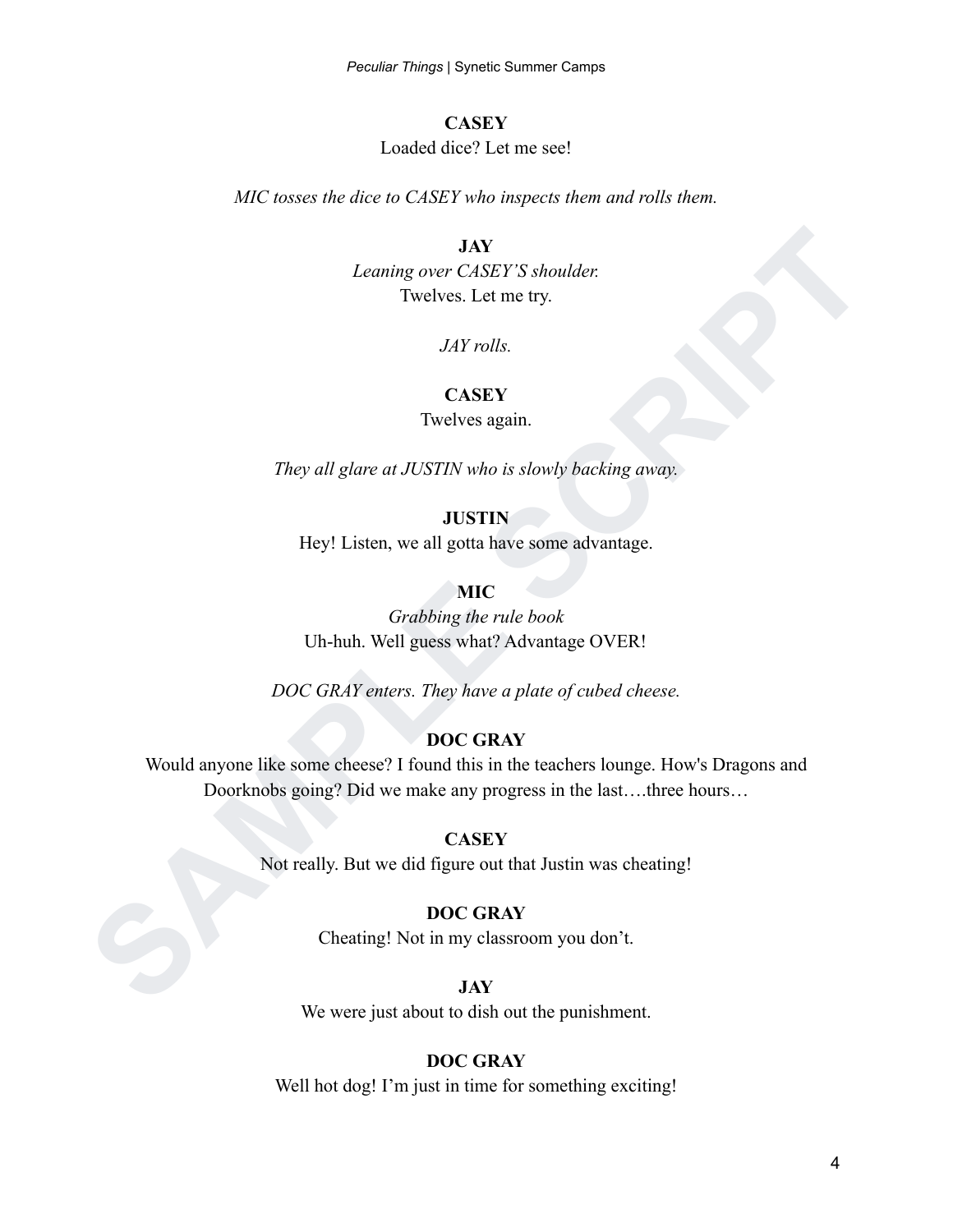*DOC GRAY sits on the floor and begins to eat the cheese plate - loudly.*

#### **MIC**

*Opening the rule book*

Let's see what our rule book has in store for cheaters! *(MIC flips through a comically large amount of pages, then finally reads from the game script.)* Do you hear that? Something's coming. Something hungry. Hungry for cheaters!

#### **WILLIAM**

Go easy on him Mic.

#### **MIC**

Oh I'll go easy on him, but will the monster? *(Continues to read)* A shadow grows on the wall behind you - swallowing you in darkness. It is almost here…

#### **JAY**

What is it?

#### **JUSTIN**

Please don't be the Vaporclaw, that would destroy me!

**MIC**

A creature so fowl…so huge… so bloodthirsty…The VAPORCLAW!

Let's see what our rule book has in store for cheaters! *(AIC, flips through a comically large amount of pages, then finally reads from the game script). Do you hear that? Something's<br>
coming. Something hungry, Finapy for DOC GRAY screams in surprise, they almost spill the cheese. MIC slaps down a playing piece on the table, knocking some other pieces off the board. JUSTIN groans and falls to the floor in defeat. The other friends laugh.*

**JAY**

But the Vaporclaw effects all of us! Quick, William, use your freeze ray!

#### **CASEY**

*To JAY* That's too risky - cast a protection spell.

#### **JAY**

Freeze ray!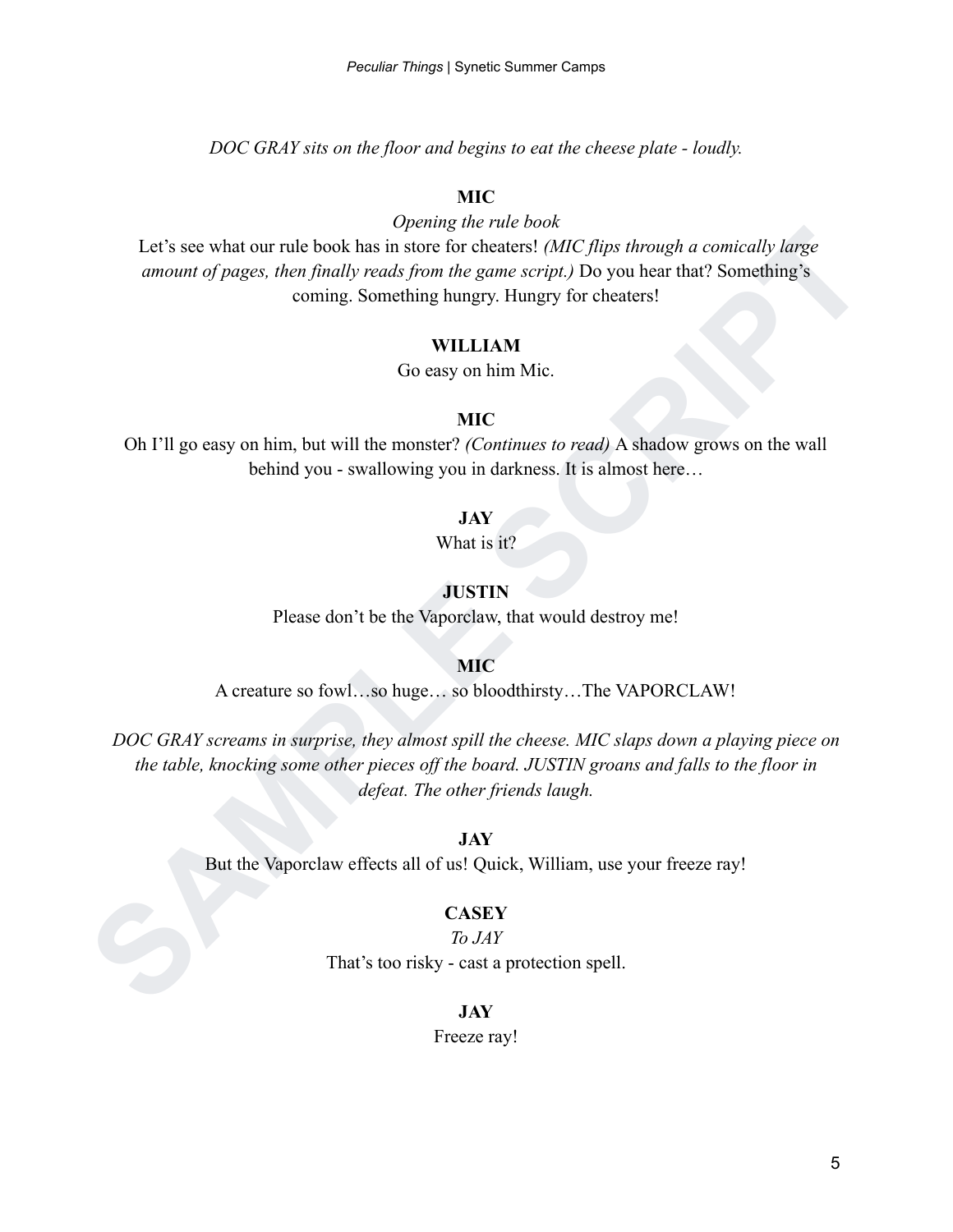#### **CASEY**

#### Protection spell!

#### *All speak at the same time.*

#### **CASEY JAY WILLIAM**

Protection spell is the only way to stop it!

Freeze ray is the only way to stop it!

Rolling a seven is the only way to stop it!

#### **MIC**

Enough! The Vaporclaw is tired of your earthly arguing! It begins to use its vapor power on all of you. Rolling a nine means the Vaporclaw will attack

**SAMPLE STAND PROCESS THE STAND PROCESS OF THE SERIES AND SOLUTION TO THE SCRIPT SCRIPT SCRIPT SCRIPT SCRIPT SCRIPT SCRIPT SCRIPT SCRIPT SCRIPT SCRIPT SCRIPT SCRIPT SCRIPT SCRIPT SCRIPT SCRIPT SCRIPT SCRIPT SCRIPT SCRIPT S** *They continue to argue over what to do, JUSTIN chimes in with his argument. Eventually WILLIAM rolls the dice but too hard and they fly off the table. The friends scatter and look for the dice. A school bell rings.*

#### **DOC GRAY**

Four-o-clock already, and just as the fun was starting. Time to wrap it up - they don't pay me enough to be here past the bell.

#### **END SCENE**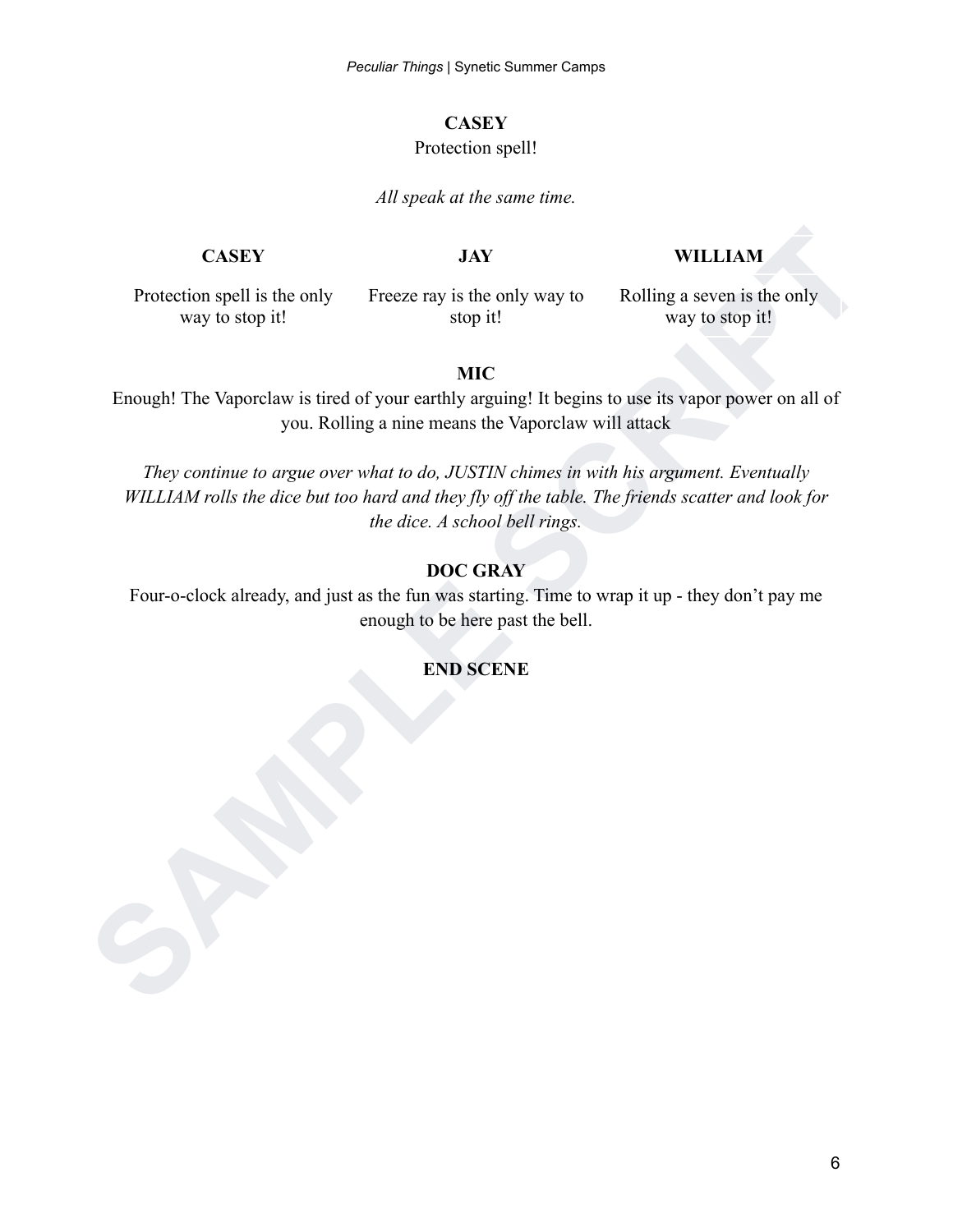#### **SCENE 3 .**

#### *CUT*

*Song, alimost silent movie scene. As DOC GRAY function has story to the students. They are silent.*<br> **SAMPLE SCRIPT WAS ALTER AND SURFATE AND ALTER THE SCRIPT CONSULTER**<br> **SAMPLE SCRIPT**<br> **SAMPLE SCRIPT CONSULTING THE SCR** *Just before this, DOC GRAY is recounting the night he saw WILLIAM'S disappearance. It is a long, almost silent movie scene. As DOC GRAY finishes his story to the students. They are silent.*

#### **MIC**

We have to save William!

#### **JULES**

And, like, just how are you going to find your nerd friend?

#### **JUSTIN**

*Passionately* With the power of friendship - anything is possible!

*They all look at JUSTIN*

#### **JUSTIN**

Yeah I know, too cheesy.

#### **JAY**

There's no such thing as a giant plant monster. There has to be another answer.

#### **MIC**

Then we should go and talk to the one person that knows everything about plants.

**KIT** Like a plantologist!

#### **LINDSAY**

Ooo or a paleontologist!

#### **JULES**

Maybe even a leaftometrist! *(leaf-tom-a-trist)*

#### **CASEY**

*After a beat of confusion* I believe the word you're looking for is a botanist.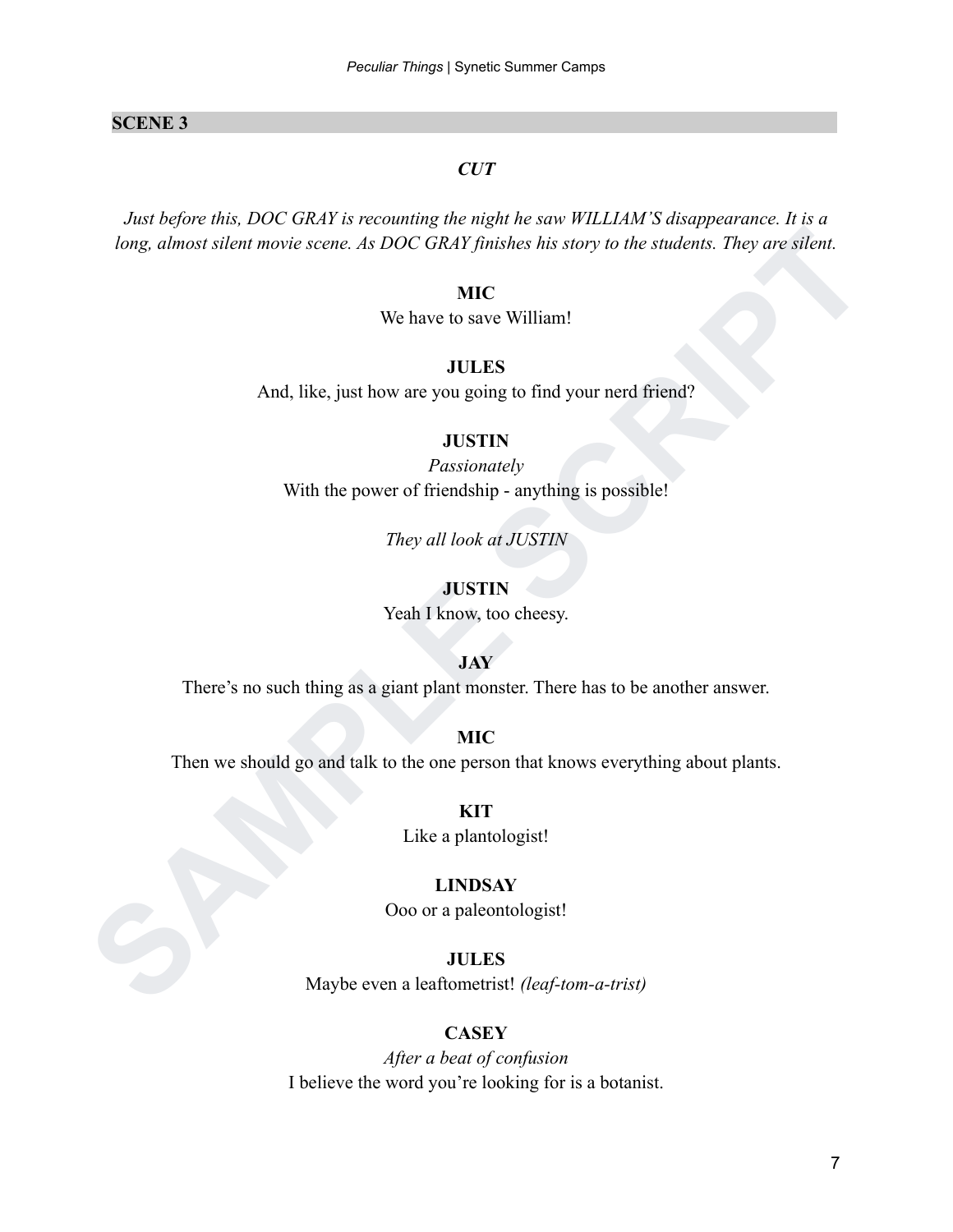**KIT** Why would we need the help of a boating expert?!

**JAY** Liverwort Plant Emporium! Mx. Liverwort can help us set the record straight.

Liverwort Plant Emporium! Mx. Liverwort can help us set the record straight.<br>
And hopefully give us some answers as to what took William.<br>
END SCRNE **MIC** And hopefully give us some answers as to what took William.

## *END SCENE*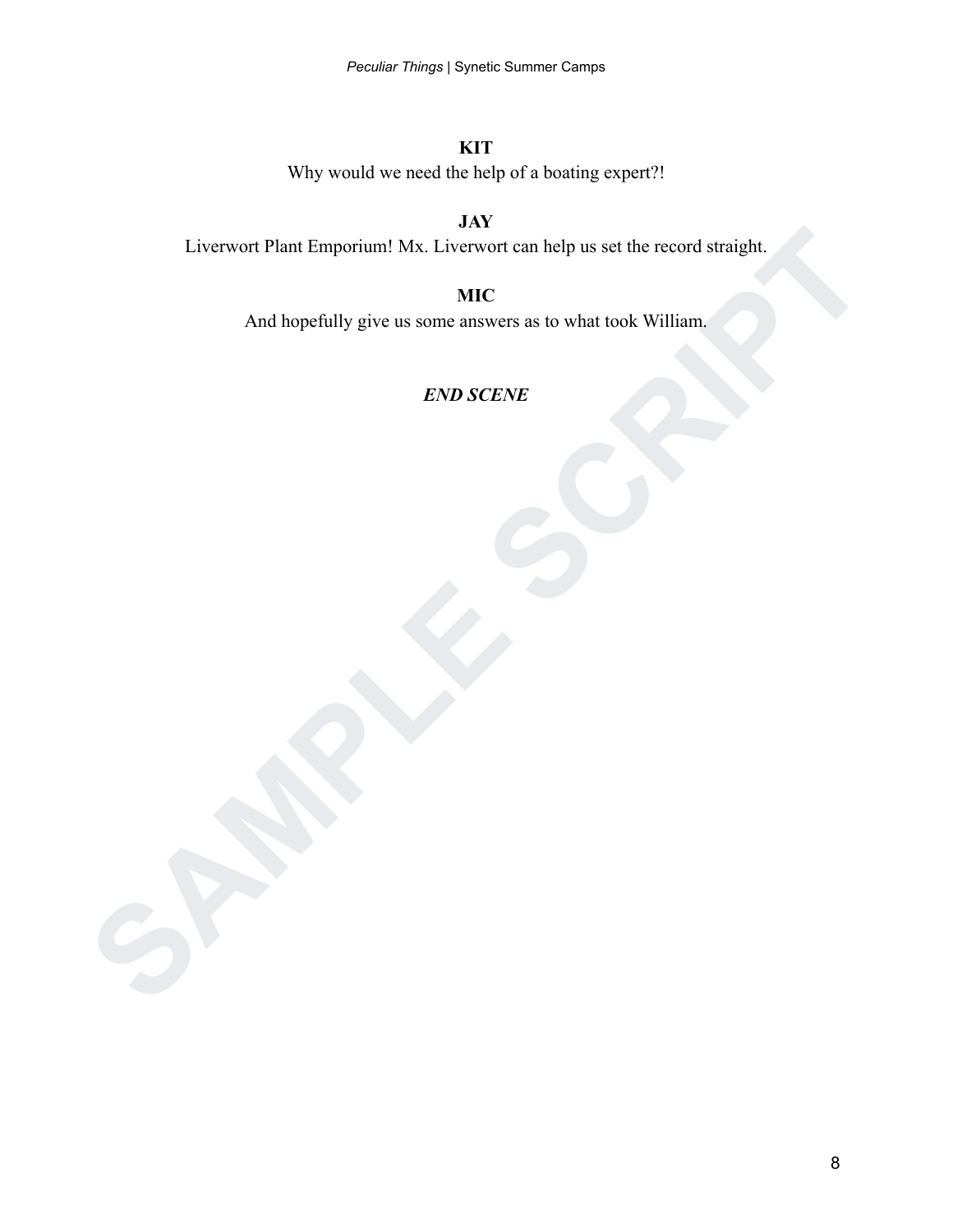#### **SCENE 4 .**

*The stage is dark. We are in the Underground. Slime oozes up and down the walls and a constant heart-beat noise is heard. Through the darkness, lights emerge. An almost glow-stick like light can be seen coming closer to the audience. It's the UNDERGROUNDIANS. They are a happy group of workers that keep the Underground operating in tip top shape.*

#### **MOKEY**

Alright gang, this is where we'll work from today.

#### **GOBO**

That was such a beautiful walk across the Underground.

#### **BOOMER**

Beautiful? I don't know what's so beautiful about exercise.

#### **WEMBLEY**

Aw come on Boomer, doesn't the stale damp air of the Underground just make you come alive!

#### **RED**

I could walk another 100 miles! I just might!

*RED begins to run around the group UNCLE MATT stops them.*

#### **UNCLE MATT**

I know every inch of the Underground. There's nowhere you could run that I haven't been.

#### **MOKEY**

Alright gang, time to work! The Underground isn't going to fix itself! Red, did you bring your radio?

#### **RED**

#### Sure did!

**STORE STATE AND THE CORPORATION CORPORATION**<br> **SAMPLE STATE STATE STATE STATE STATE STATE STATE STATE STATE STATE STATE STATE STATE STATE STATE STATE STATE STATE STATE STATE STATE STATE STATE STATE STATE STATE STATE STATE** *RED pulls out their radio. "Down Under" by Men At Work plays as the UNDERGROUNDIANS pantomime working on various jobs. The work happens to the beat of the song. Occasionally they switch spots and help each other out. It's not very clear what they're actually doing. Some are jumping rope, hammering, washing the floor, etc. After a while of this movement sequence WILLIAM enters.*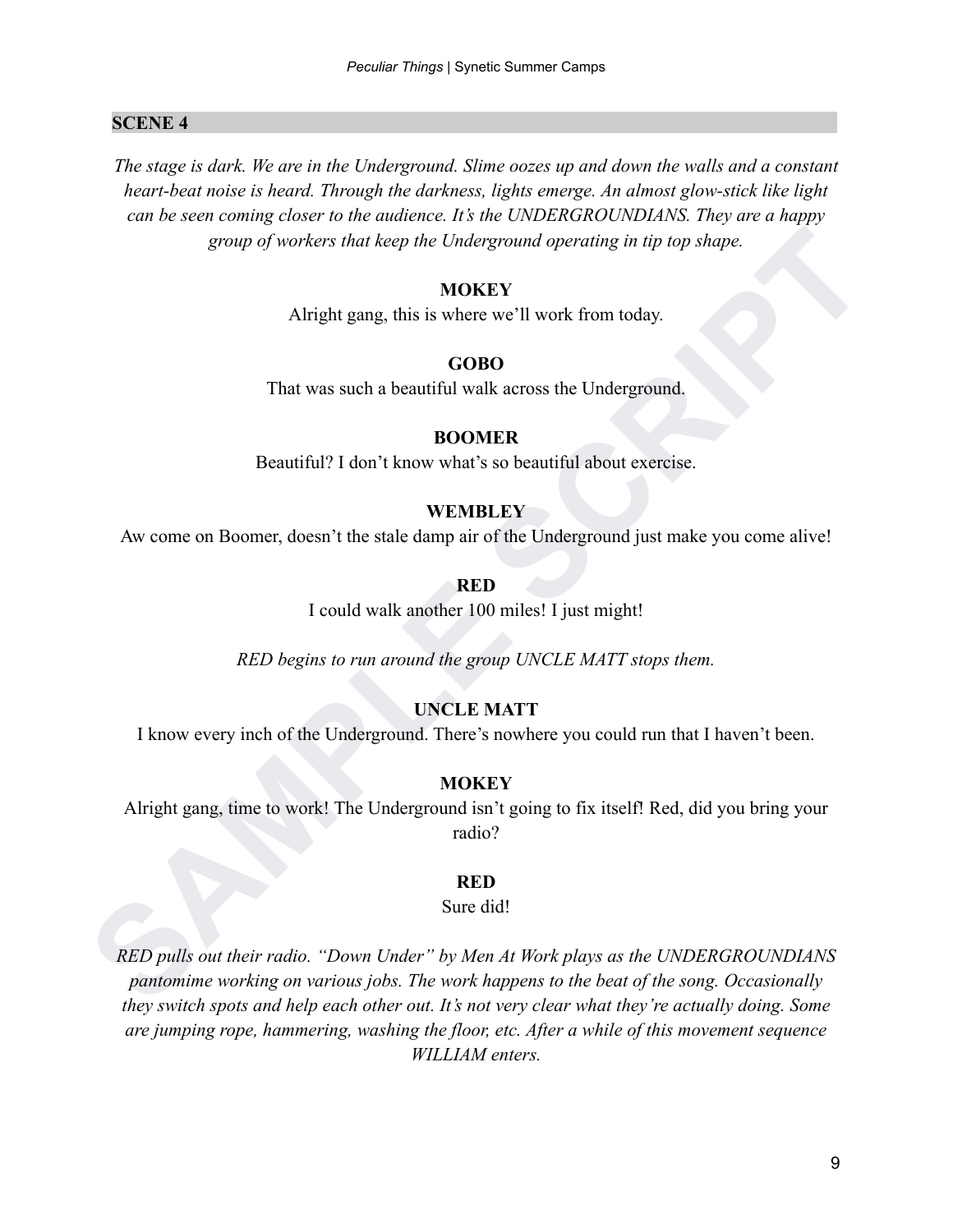#### **WILLIAM**

Hello?!

*The music abruptly stops. The UNDERGROUNDIANS freeze.*

#### **WILLIAM**

**SAMPLE CAN A Tabling to BOOMER<br>
Can you help me? I don't know where I am. Hello?**<br> **SAMPLE SCRIPT SERIPT SCRIPT SCRIPT SCRIPT SCRIPT SCRIPT SCRIPT SCRIPT SCRIPT SCRIPT SCRIPT SCRIPT SCRIPT SCRIPT SCRIPT SCRIPT SCRIPT SCRI** *Talking to BOOMER* Can you help me? I don't know where I am. Hello?

#### **MOKEY**

*Talking in a loud whisper* Don't move gang. They won't see us.

#### **WILLIAM**

But I do see you.

#### **GOBO**

No you don't!

#### **WILLIAM**

Yes I do. I can hear you too. Just because you're frozen doesn't mean you're invisible.

#### **BOOMER**

Alright gang, the jigs up. The kid can see us.

*They unfreeze.*

#### **WEMBLEY**

Hello! Sorry for the rude welcome, us Undergroundians gotta protect ourselves! I'm Wembley!

#### **MOKEY**

I'm Mokey

#### **GOBO**

Gobo

#### **BOOMER**

Boomer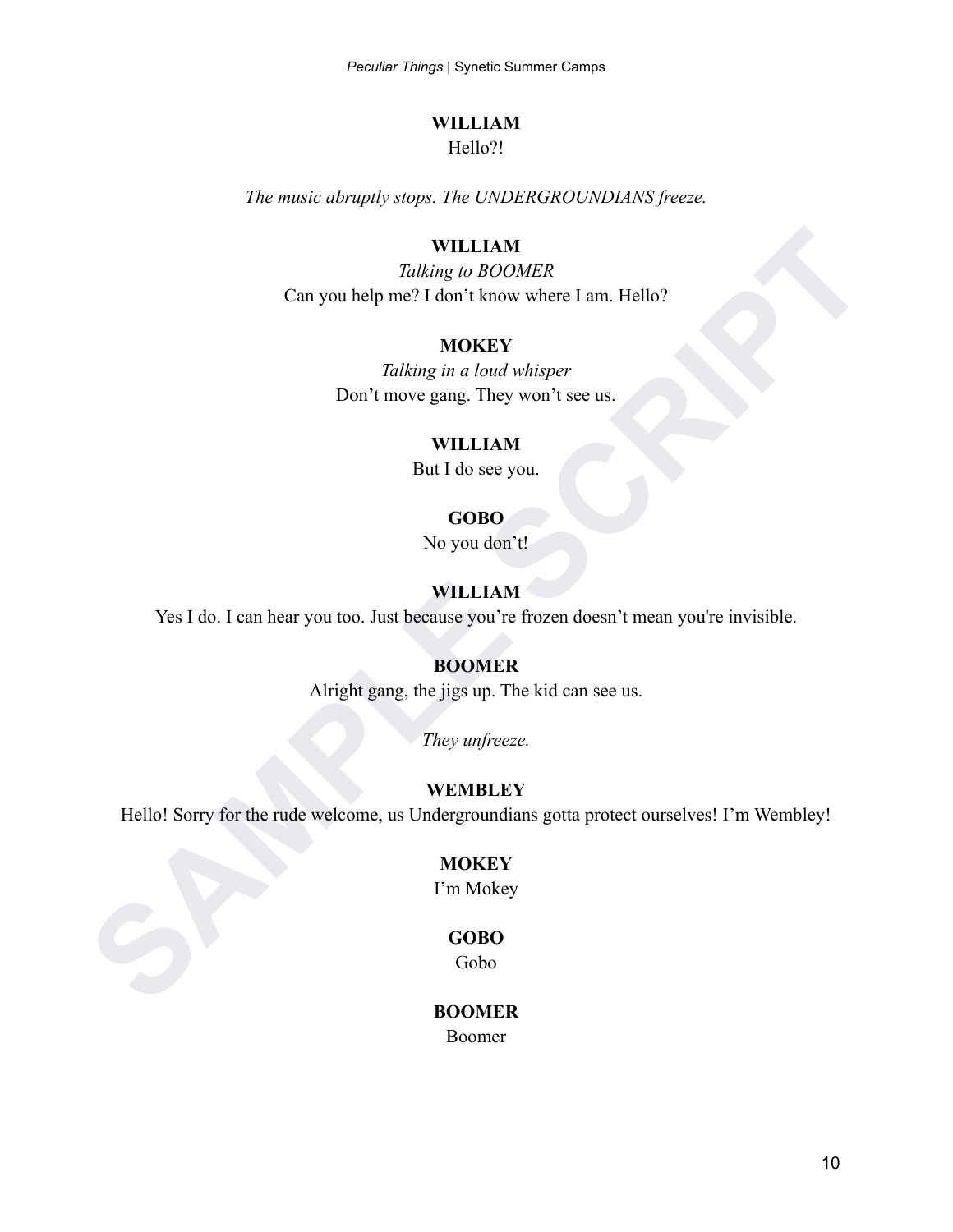#### **RED**

#### I'm Red!

### **UNCLE MATT**

And I'm Uncle Matt - I'm old!

*UNCLE MATT attaches a beard to their face.*

#### **WILLIAM**

Nice to meet you all. *(Thinking)* wait a minute: aren't those the names of characters in Fraggle Rock?

**SAMPLE SCRIP IN THE SET UP:**<br> **SAMPLE SCRIP IN SAMPLE SCRIP IN THE SCRIP IN THE SCRIP IN THE SCRIP IN THE SCRIP IN THE SCRIP IN THE SCRIP IN THE SCRIP IN THE SCRIP IN THE SCRIP IN THE SCRIP IN THE SCRIP IN THE SCRIP IN TH** *The Fraggle Rock theme song plays for a moment. The UNDERGROUNDIANS bop their heads to the music.*

#### **UNCLE MATT**

Yeah? What about it?

#### **RED**

It's the only TV show we get down here.

#### **WEMBLEY**

Makes sense if you think about it.

#### **WILLIAM**

Can you help me figure out where I am? And who you are?

#### **ALL UNDERGOUNDIANS**

You're in the Underground!

#### **BOOMER**

The parallel dimension to the earth that you live on.

#### **GOBO**

And we're the Undergroundians. *(Holds up a sign that matched the text, it keeps getting longer)* We make sure this dimension is working smoothly and staying clean.

#### **RED**

We're basically the janitors of the 5th dimension.